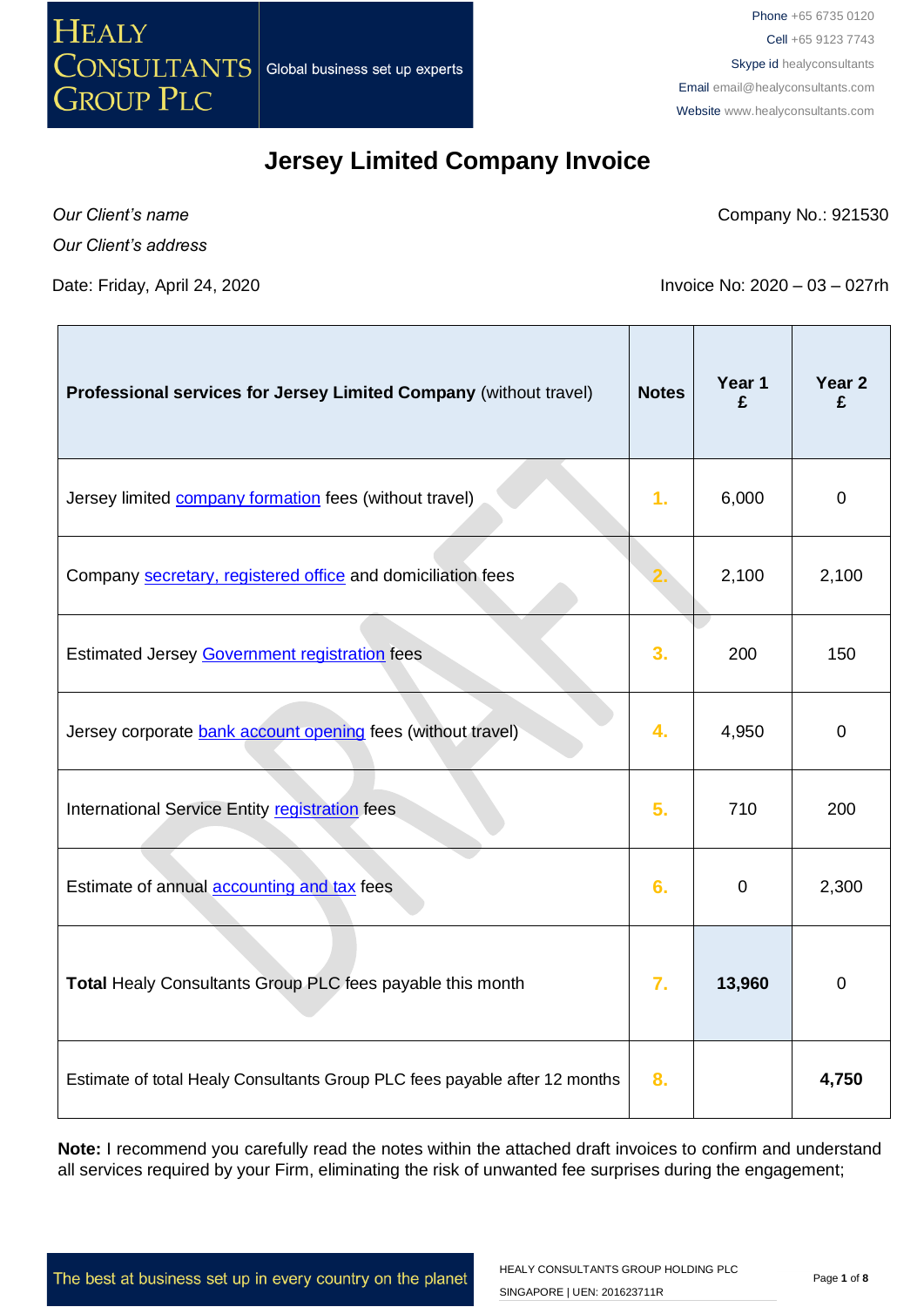

#### *Notes to invoice above*

**1.** Healy Consultants Group PLC' fees to efficiently and effectively complete Jersey company registration within [four weeks](http://www.healyconsultants.com/jersey-company-registration/fees-timelines/) from receipt of all required documents by **i)** choosing the optimum M&AA for our Client's business activities; **ii)** reserving a company name with the [Jersey Financial Services Commission;](http://www.jerseyfsc.org/registry/) **iii)** settling our accountants' and lawyers' fees and **iv)** preparing a high quality company incorporation application for the [JFSC companies registry;](http://www.jerseyfsc.org/registry/)

All [engagement fees](http://www.healyconsultants.com/company-registration-fees/) (click link) are agreed and paid up front and agree to the fees published on our country web pages. Consequently, there are no hidden fees, surprises or ambushes throughout the engagement. All engagement deadlines are agreed up front in the form of a [detailed project plan,](http://www.healyconsultants.com/index-important-links/example-project-plan/) mapping out [deliverables](http://www.healyconsultants.com/deliverables-to-our-clients/) by week throughout the engagement term;



Every week during the engagement, Healy Consultants Group PLC will email our Client a [detailed status](http://www.healyconsultants.com/index-important-links/weekly-engagement-status-email/)  [update.](http://www.healyconsultants.com/index-important-links/weekly-engagement-status-email/) Our Client is immediately informed of engagement problems together with solutions. Your dedicated engagement manager is reachable by phone, Skype, live chat and email and will communicate in your preferred language;

[Effective 1 January 2019,](https://www.gov.je/TaxesMoney/IncomeTax/Companies/Guidelines/Pages/EconomicSubstanceForCompanies.aspx) Jersey entities engaging in **i)** holding company activities **ii)** banking business **iii)** distribution and service centre business **iv)** finance and leasing **v)** fund management **vi)** headquarters business **vii)** insurance **viii)** intellectual property holding and **ix)** shipping are required to fulfil economic substance requirements by employing local staff, leasing a physical office, conducting core incomegenerating activity in the country and the business must be directed and managed in Jersey;

**2.** In accordance with the [Companies \(Jersey\) Law 1991,](https://www.jerseylaw.je/laws/revised/Pages/13.125.aspx) each Jersey limited company must appoint a company secretary, who may be a natural person or a body corporate resident anywhere. Healy Consultants Group PLC's preferred Jersey trust company will act as your Jersey Company Secretary, whose annual responsibilities include **i)** preparation and filing of the annual return; **ii)** securely maintaining company records; **iii)** liaising with the Jersey Government on behalf of our Client; **iv)** legal filing of changes of company structure; and **v)** ensuring company record compliance with local company law;

In accordance with the [Companies \(Jersey\) Law 1991](http://www.jerseylaw.je/Law/display.aspx?url=lawsinforce%2fconsolidated%2f13%2f13.125_CompaniesLaw1991_RevisedEdition_2January2014.htm) a limited company shall, as from the date of its incorporation, have a legal registered office in Jersey, to which all official government communications and notices may be addressed. To comply with this statutory requirement, Healy Consultants Group PLC will supply a Jersey office as the registered office address for your company. Thereafter, this address will be used to receive Government correspondence including **i)** annual and quarterly tax returns **ii)** bank statements and **iii)** employee payroll tax and pension correspondence. Most of our Clients wish to place this [Jersey office address \(click link\)](http://www.healyconsultants.com/virtual-office/) on invoices, contracts, websites and business cards. If required, Healy Consultants Group PLC will also be pleased to locate a physical office at a one-time fee of £\$950;

The Jersey Financial [Services Commission](https://www.jerseyfsc.org/) [\(FSC\)](http://www.jerseyfsc.org/) sets high requirements for regulated trust companies' oversight on their foreign clients' businesses. Consequently, our preferred Jersey trust company will provide two directors to monitor the company and ensure its tax residency in Jersey. The cost for providing these professional directors is not included in this fee (refer to note **12** for more information);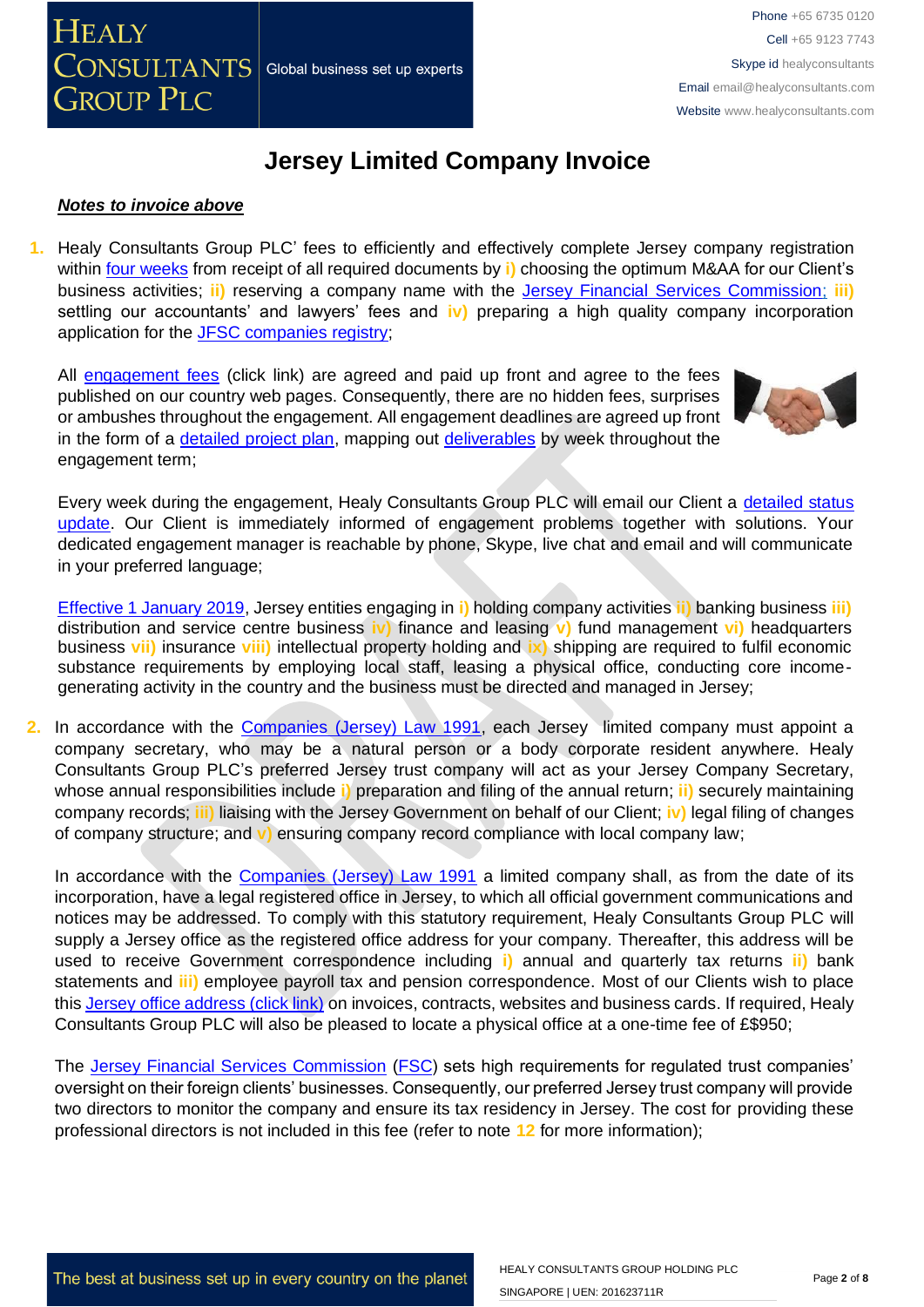- **3.** This fee is an estimate of government costs payable during your Firm's engagement. All government fee payments will be supported by original receipts and invoices. The company registration fee is £200 for incorporation. Following engagement completion, Healy Consultants Group PLC will refund our Client any excess of funds received over actual Government costs paid;
- **4.** To secure multi-currency corporate bank account approvals for our Client's company, Healy Consultants Group PLC strategy is as follows:
	- Healy Consultants Group PLC will prepare a quality business plan for our Client's review then use the same to **i)** secure multiple banks' confirmation they welcome a formal application from our Client's business and **ii)** maximize the probability of successful multi-currency corporate bank account approvals;
	- At the time of company incorporation, we recommend to keep the [corporate](https://www.healyconsultants.com/about-us/complex-client-engagements/simplify-business-setup/) structure simple (click link) by appointing our Client's preferred individual shareholder(s) and director(s) and bank signatories – no corporate entity, nominee, trust, or tax haven holding company;
	- ✓ Our Client to appoint individuals who could timely travel to meetmultiple local and international banks, if their Compliance Departments require the same before releasing multiple multi-currency corporate bank accounts numbers. If travel is required, our Firm will refund £\$950 and action this travel [policy;](https://www.healyconsultants.com/international-banking/corporate-accounts/meet-bank-officer/)
	- Before, during and after bank meetings, the bank's In-house Legal and Compliance Department may revert multiple times for additional documentation and information from each **i)** bank signatory / director / UBOs of the companies as well as **ii)** our Client's business and transactions;
	- If some banks decline to board our Client's business, Healy Consultants Group PLC will immediately inform our Client and action backup banking solutions;
	- All going well in an average of 3 months following application submission, Healy Consultants Group PLC secures multiple multi-currency corporate bank account numbers for our Client's company;
	- Thereafter, Healy Consultants Group PLC or the banks will courier mails and e-banking tokens to the bank signatory, who is expected to activate the internet bank account, if needed with Healy Consultants Group PLC's assistance;
	- After corporate bank account numbers are secured and if required, Healy Consultants Group PLC to assist our Client to appoint more new shareholders and directors. However, the banks will usually only approve them as bank signatory after a face to face meeting and review and approval of a bank signatory application;

For each bank, our Firm will prepare a quality tailored business plan; to optimize the probability of corporate bank account approval. Each corporate bank account opening fee is [£5,950](https://www.healyconsultants.com/global-corporate-banking-for-resident-company/) (click link). It is a time-consuming task; Healy Consultants Group PLC will shelter our Client from the administrative challenges. As you can appreciate, it is a difficult task to obtain bank account approval through newlyformed companies when shareholders, directors and bank signatories reside overseas;

Depending on the nationality of the UBO, shareholders, bank signatories, and directors and the nature and value of the business assets and transactions, it is wise to expect that **i)** corporate bank account approvals will take an average of three months from the date of company registration and receipt of all KYC documentation and **ii)** multiple banks will request the directors AND bank signatories to travel for a one hour interview with the bank officer, before bank account opening. Refer to the notes below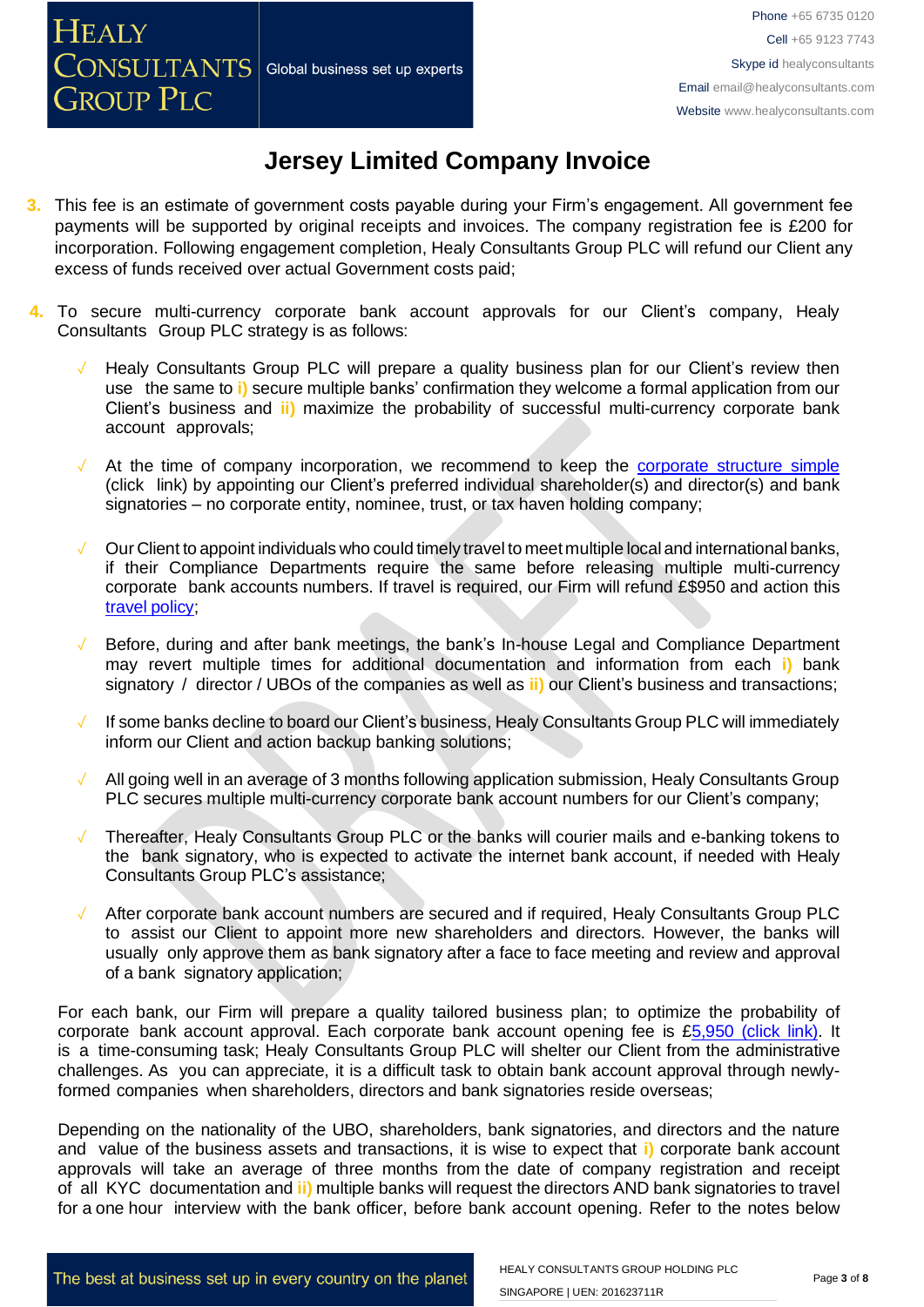for more detailed important information about each corporate bank account opening procedures and requirements;

While Healy Consultants Group PLC will be glad to assist our Client to open multiple corporate bank accounts, it is challenging and time consuming to open corporate bank accounts for businesses when their shareholders, directors and bank signatories do not live in the country where the bank account is being applied for. Consequently, it will take us an average of twelve [weeks](http://www.healyconsultants.com/international-banking/bitcoin-business-bank-account/) to open each corporate bank account, counting from receipt of all required KYC documentation. Healy Consultants Group PLC will prepare a business plan for the bank to optimize the probability of corporate bank account approval;

During the corporate bank account opening process, it is common for each bank's in-house Legal and Compliance Department to request additional due [diligence](http://www.healyconsultants.com/due-diligence/) documents from potential customers including but not limited to **i)** regulatory licenses **ii)** proof of business globally and in home country including evidence of contracts, invoices and agreements with local Clients and **iii)** additional KYC information on our Client's business and place of residency, including nature and volume of transactions. We assume our Client provides most of this information within one week;

Because global interest rates are low, international banks make little profits from current accounts. Consequently, international banks appetite for new multi-currency corporate bank account opening applications is low. Consequently, global banks are more likely to reject new multi-currency corporate bank account opening applications. Because of the above, customer demand for new corporate bank accounts is very high. Consequently, international banks choose vanilla customers that tick all the boxes of a low risk Client. For example, most banks will only welcome multi-currency corporate bank account opening applications from a company registered in the same country, with local staff and office premises;

When dealing with international banks, the front office bank officer (Relationship Manager) is willing to help Healy Consultants Group PLC and our multi-national Clients. The realistic role of this bank officer is to collect information and ensure an accurate and complete multi-currency corporate bank account opening application is submitted to the bank in-house Legal and Compliance Department;

Unfortunately, the bank in-house Legal and Compliance Department has ultimate power of approval over new multi-currency corporate bank account applications. This Department is extremely risk adverse and often lacks commercial reality. Furthermore, the in-house Legal and Compliance Department does not speak to customers nor to Healy Consultants Group PLC. All communications must go through the front office bank officer. Consequently, quality Clients do not get a chance to communicate directly with the bank decision makers – a chance to properly explain their business and the risks the bank perceives;

Global banks enjoy ultimate power of approval of corporate bank account applications. Consequently, guaranteed success is outside of Healy Consultants Group PLC control. What is inside our control is the preparation and submission of a high-quality bank application that maximizes the likelihood of approval;

Global banks [continue](https://www.healyconsultants.com/international-banking/opening-corporate-bank-accounts/) to tighten corporate bank account opening procedures, their internal compliance departments completing more thorough due diligence of Clients. Consequently, our Client should expect the bank account approval period at least 2 months and on average 3 months.

During the engagement, banks will revert to Healy Consultants Group PLC and our Client to request additional KYC information, including **i)** details of existing business setup; **ii)** reason for opening bank accounts in the specific jurisdiction; **iii)** list of suppliers and Clients in the jurisdiction; i**v)** lease agreement; and **v)** proof of net worth from the shareholders and evidence the same are complying with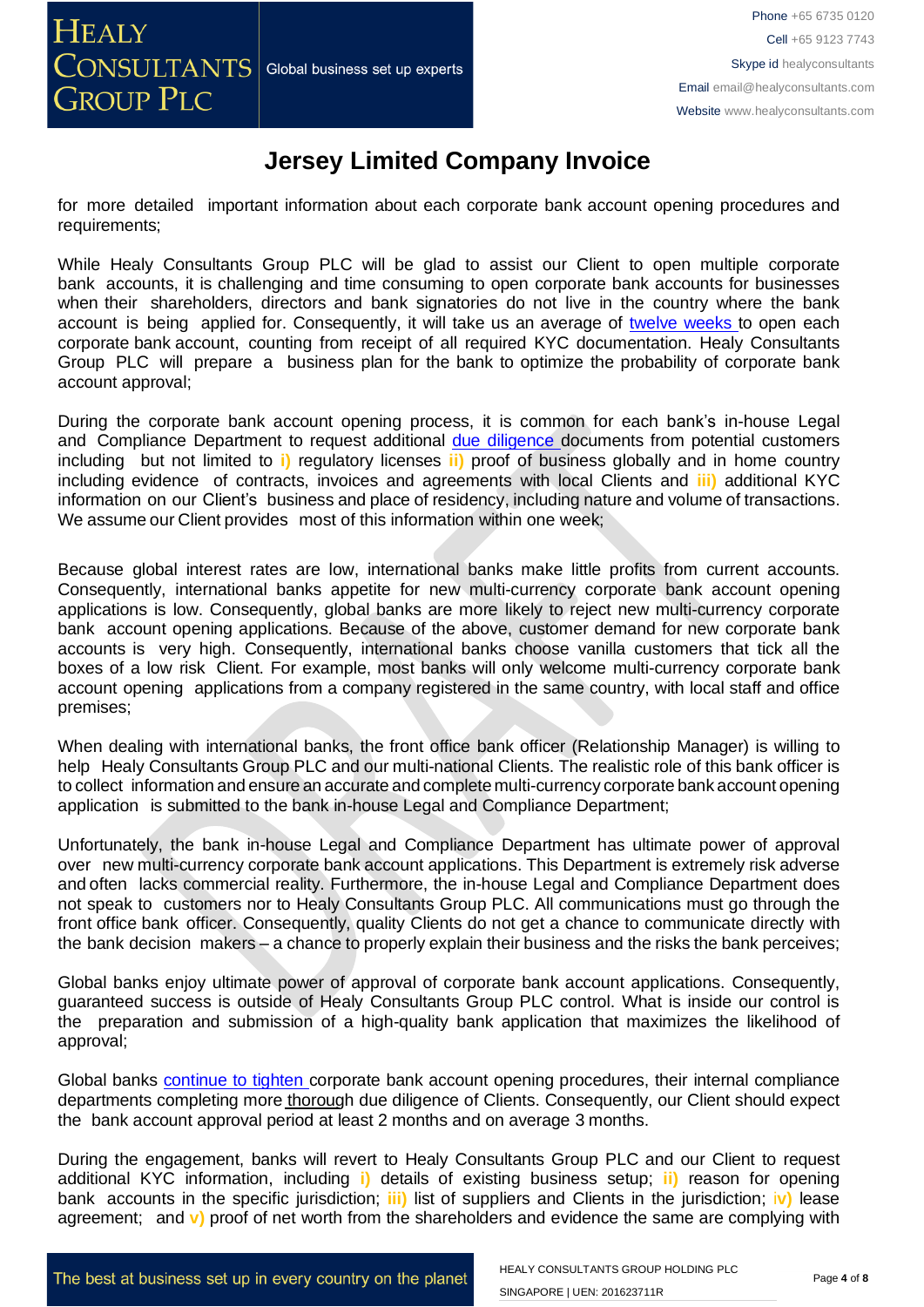their local taxation reporting obligations. As always, Healy Consultants Group PLC will liaise with the bank to secure exemption from these requirements;

While Healy Consultants Group PLC will try its best to negotiate with the bank for a travel exemption, unfortunately most Jersey, Channel Islands and global banks will likely request both the foreign directors and bank signatories to travel for a one-on-one interview before the bank account numbers are issued. No exceptions. If the banks also request Healy Consultants Group PLC nominees to travel, there will be an additional fee of £5,950 per trip payable to cover the flight and hotel and other trip disbursements.

All banking charges, certification and translation and other third-party fees incurred during the corporate bank account opening process are to be borne by our Client, never by the nominees. These additional fees are to be payable in advance of any disbursement;

Healy Consultants Group PLC will supply the banks with the proof of addresses and other due diligence supplied by our Client. Hopefully they will accept the same and do not revert requesting additional documents; From our side we will relentlessly negotiate for banks waivers. Healy Consultants Group PLC expects the bank's risk department to request additional due [diligence](http://www.healyconsultants.com/due-diligence/) from our Client's business and from the bank signatory, directors, shareholders and UBOs. We assume our Client will timely supply this information and supporting documents or there will be engagement delays.

- **5.** Companies registered and domiciled in Jersey but delivering non-regulated goods or services to customers outside of Jersey may register for International Service Entity (ISE) status. ISE status removes the need for your firm to register for, or charge, Goods and Services Tax (GST – the local equivalent to VAT). The annual government ISE fee is £200 for businesses not regulated in Jersey;
- **6.** For an active trading company, these [accounting and tax](http://www.healyconsultants.com/jersey-company-registration/accounting-legal/) fees are an estimate of Healy Consultants Group PLC' fees to efficiently and effectively discharge your annual company accounting and tax obligations. Following receipt of a set of draft accounting numbers from your company, Healy Consultants Group PLC will more accurately advise accounting and tax fees. For a dormant company, Healy Consultants Group PLC' fees are only £950;
- **7.** All fees quoted in this invoice correspond to fees quoted [on Healy Consultants Group PLC' website.](http://www.healyconsultants.com/company-registration-fees/) Please review this invoice carefully to identify errors. During the rush of the business day, it is possible that Healy Consultants Group PLC inadvertently made fee calculation errors, typing errors or omitted services or omitted historic fee payments from Clients. In the unfortunate event you identify invoice errors, please revert to me directly re the same. I apologize in advance if I or my staff made invoice errors;
- **8.** Assuming our Clients re-engage Healy Consultants Group PLC in year 2, this fee is an estimate of the fees payable next year, 12 months after the date of company registration;
- **9.** The fees quoted in this invoice are a prediction of the fees required to efficiently and effectively complete this engagement in a timely manner. If during the engagement Healy Consultants Group PLC realizes that the project is more complex than anticipated, requiring a large additional investment of time, my Firm will revert to request additional fees. If Healy Consultants Group PLC completes the engagement faster than expected and more easily than expected, Healy Consultants Group PLC is happy to refund some fees to our Client;
- **10.** There is no minimum paid-up share capital for Jersey limited companies;

The best at business set up in every country on the planet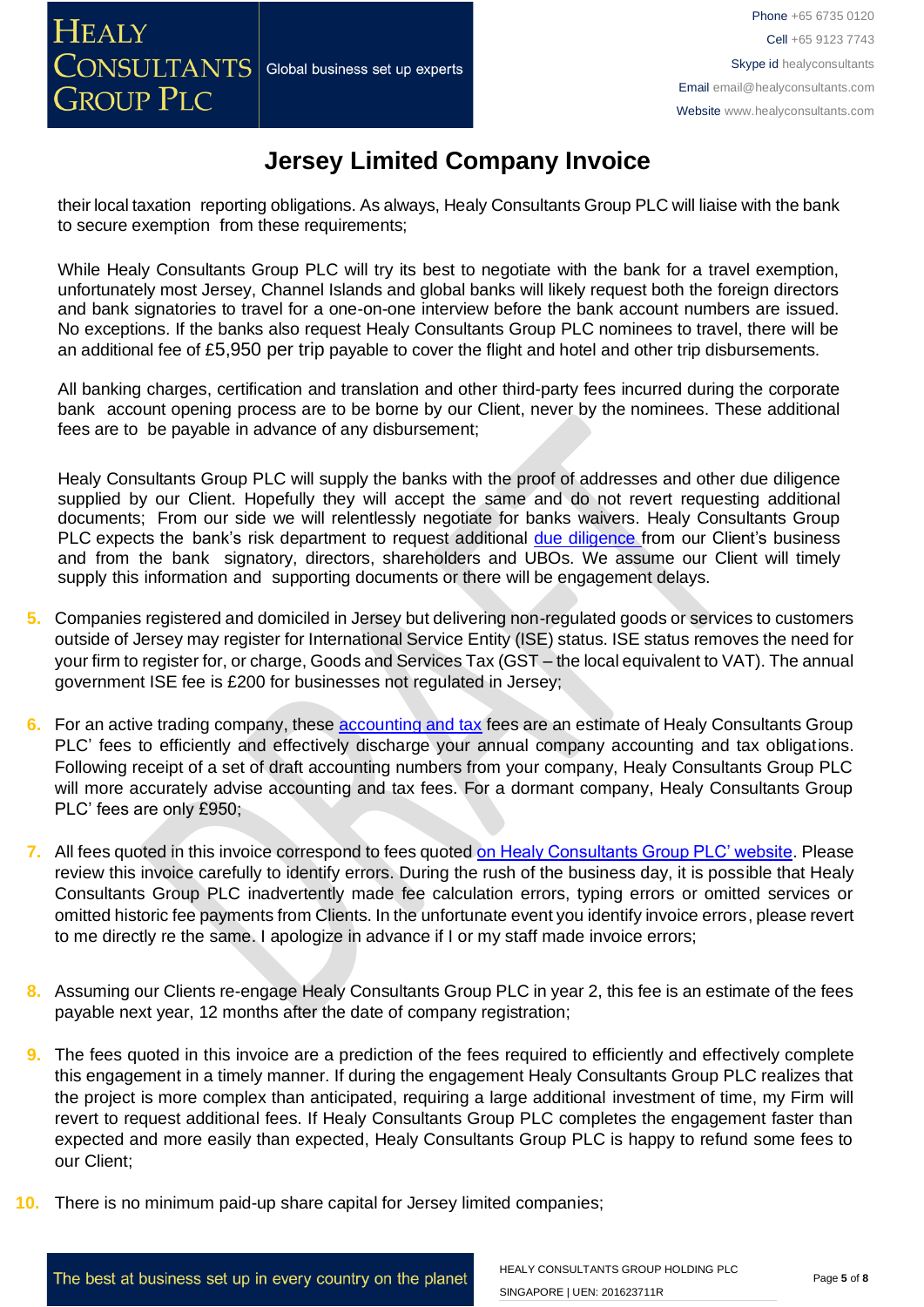**HEALY** CONSULTANTS Global business set up experts **GROUP PLC** 

### **Jersey Limited Company Invoice**

**11.** If our Client and Healy Consultants Group PLC properly plan this engagement, our Clients' will *not* have to travel during this engagement. Healy Consultants PLC will efficiently complete company registration and corporate bank account opening in a timely manner in conjunction with our preferred Jersey trust company and without our Client's presence. Instead, our Client will need to **i)** sign and get documents legalized in the embassy in their country of origin and **ii)** courier the originals to Healy Consultants PLC' office;



- **12.** Depending on our Client's business and nationality, the Jersey Government may require a special regulatory license to carry on your business in the country. Healy Consultants Group PLC will assist our Client secure license approval; there may be additional engagement fees. However, the Government enjoys ultimate power of approval of company registrations and business licenses;
- 13. If our Client requires nominee shareholder and director [services \(click link\),](http://www.healyconsultants.com/corporate-outsourcing-services/nominee-shareholders-directors/) Healy Consultants Group PLC will be pleased to assist. Our fee for professional, passive nominee corporate shareholder amounts to £2,100 per annum. Our fee to be both nominee director and shareholder amounts to £6,600 per annum. Being the sole shareholders and sole director of a Client's company exposes Healy Consultants Group PLC to reputation, litigation and financial risk;
- 14. If required, Healy Consultants Group PLC will be pleased to assist your firm secure employee [visa](http://www.healyconsultants.com/jersey-company-registration/formation-support-services/) approvals for a fee of £8,950 for the first employee £7,950 for the second employee, £6,950 per employee thereafter. The Government enjoys ultimate power of approval of visa applications. Consequently, guaranteed success is outside of Healy Consultants Group PLC' control. What is inside our control is the preparation and submission of a high-quality immigration visa application that maximizes the likelihood of visa approval;
- **15.** Monthly, quarterly annual Government tax obligations include monthly payroll reporting, quarterly GST, and annual corporation tax return filing. If you need our help, Healy Consultants Group PLC can complete monthly Government reporting for a monthly fee of £860. Healy Consultants Group PLC monthly support will include **i)** receive in dropbox the monthly invoices from our Client; **ii)** label monthly bank statement transactions; **iii)** preparation and submission of GST returns and **iv)** submission of monthly employee payroll reporting;
- **16.** It is important our Clients are aware of their personal and corporate tax obligations in their country of residence and domicile. Let us know if you need Healy Consultants Group PLC help to clarify your local and international annual tax reporting obligations;
- **17.** During the engagement, shareholders' and directors' documents may need to be translated into the local language before the Government and Bank approves company registration and corporate bank account opening respectively. Consequently, our Client should budget for possible additional translation and embassy attestation fees. Either our Client or Healy Consultants Group PLC can complete this administrative task;

As always, Healy Consultants Group PLC will negotiate with all third parties to eliminate or reduce additonal engagement costs. For transparency purposes, all third-party fee payments will be supported by original receipts and invoices. Examples of possible third-party payments include **i)** embassy fees; **ii)** notary public costs and **iii)** official translator fees;

The best at business set up in every country on the planet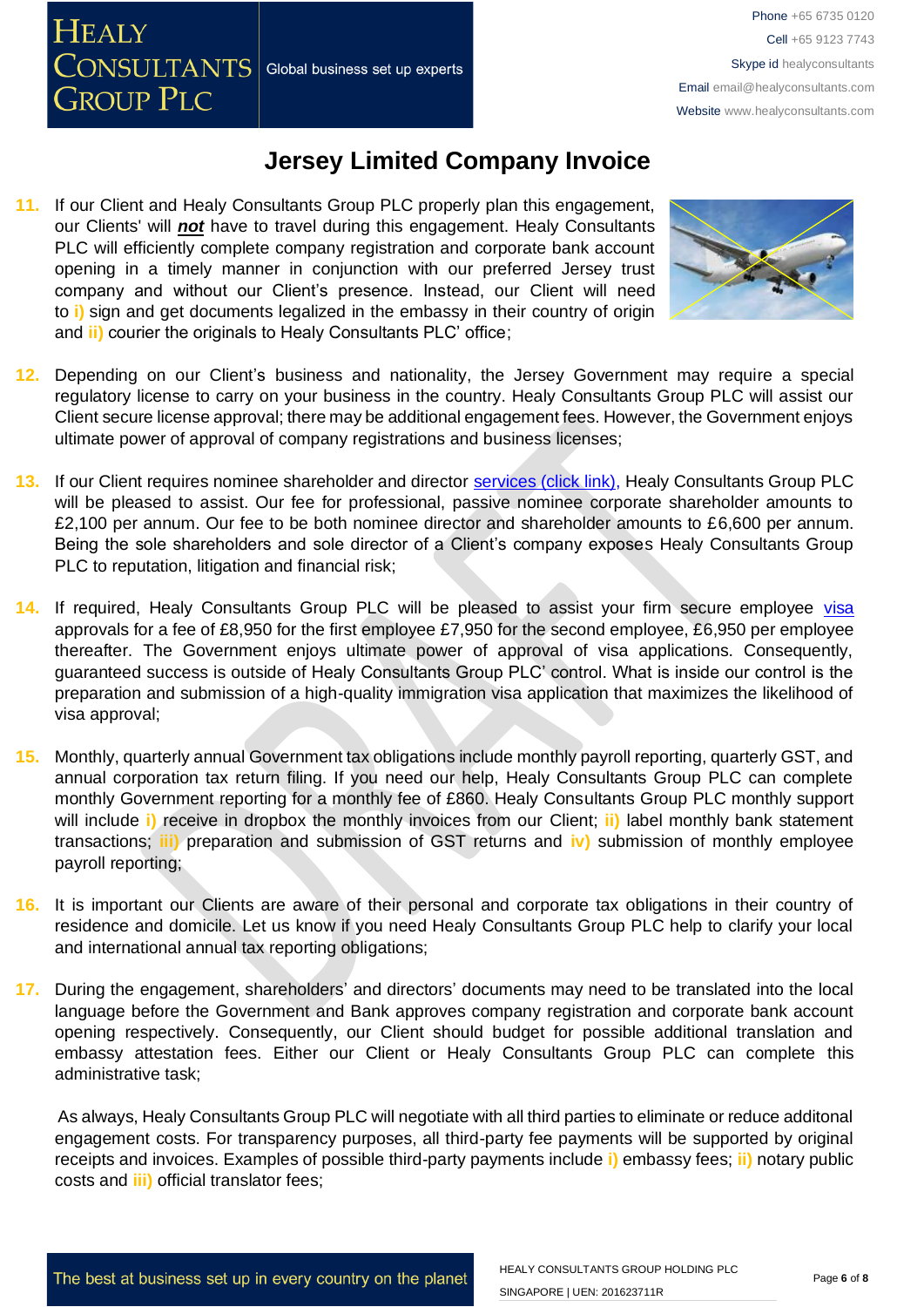Phone +65 6735 0120 Cell +65 9123 7743 Skype id healyconsultants Email [email@healyconsultants.com](mailto:EMAIL@HEALYCONSULTANTS.COM) Website [www.healyconsultants.com](http://www.healyconsultants.com/)

## **Jersey Limited Company Invoice**

**18.** Some of our Clients' require an [immediate Jersey solution.](http://www.healyconsultants.com/turnkey-solutions/) With this strategy, within a day Healy Consultants Group PLC can supply our Client **i)** an existing dormant Jersey company number; **ii)** an already approved Jersey corporate bank account number and **iii)** a business address. Turnkey solutions are attractive to those entrepreneurs who wish to immediately close a country deal, sign a contract or invoice a customer;

Global business set up experts

**HEALY** 

CONSULTANTS

**GROUP PLC** 

- **19.** During the annual renewal engagement with our Client, our in-house Legal and Compliance Department reviews the quality and completeness of our Client file. Consequently, Healy Consultants Group PLC may revert to our Client to ask for more up to date [due diligence documentation;](http://www.healyconsultants.com/due-diligence/)
- **20.** Engage Healy Consultants Group PLC to [project manage](http://www.healyconsultants.com/project-manage-engagements/) business set up in every country on the planet. We are the best in the [world](http://www.healyconsultants.com/best-in-the-world/) at what we do, timely completing the  $A$  to  $Z$  of every country engagement;
- **21.** As stipulated on [our website](http://www.healyconsultants.com/) and in section 3 of our engagement letter, Healy Consultants Group PLC will only commence the engagement following **i)** settlement of our fees and **ii)** completion and signing of our legal engagement letter;
- **22.** Healy Consultants Group PLC will only commence the engagement after 75% of [due diligence](http://www.healyconsultants.com/due-diligence/)  [documentation](http://www.healyconsultants.com/due-diligence/) is received by email. Healy Consultants Group PLC will only open a corporate bank account after 100% of the Client's original due diligence documentation is received by courier;
- **23.** To assist our Clients to minimize foreign exchange costs, we offer the payment in SG\$, Euro, Pounds or US\$. Kindly let me know in which currency your Firm prefers to settle our fees and I will send an updated invoice, thank you;
- 24. Some of our Clients engage Healy Consultants Group PLC to [recruit \(click link\)](http://www.healyconsultants.com/corporate-outsourcing-services/how-we-help-our-clients-recruit-quality-employees/) local employees. We have a lot of experience in this area and we are quite skilled at securing quality candidates for our Clients;